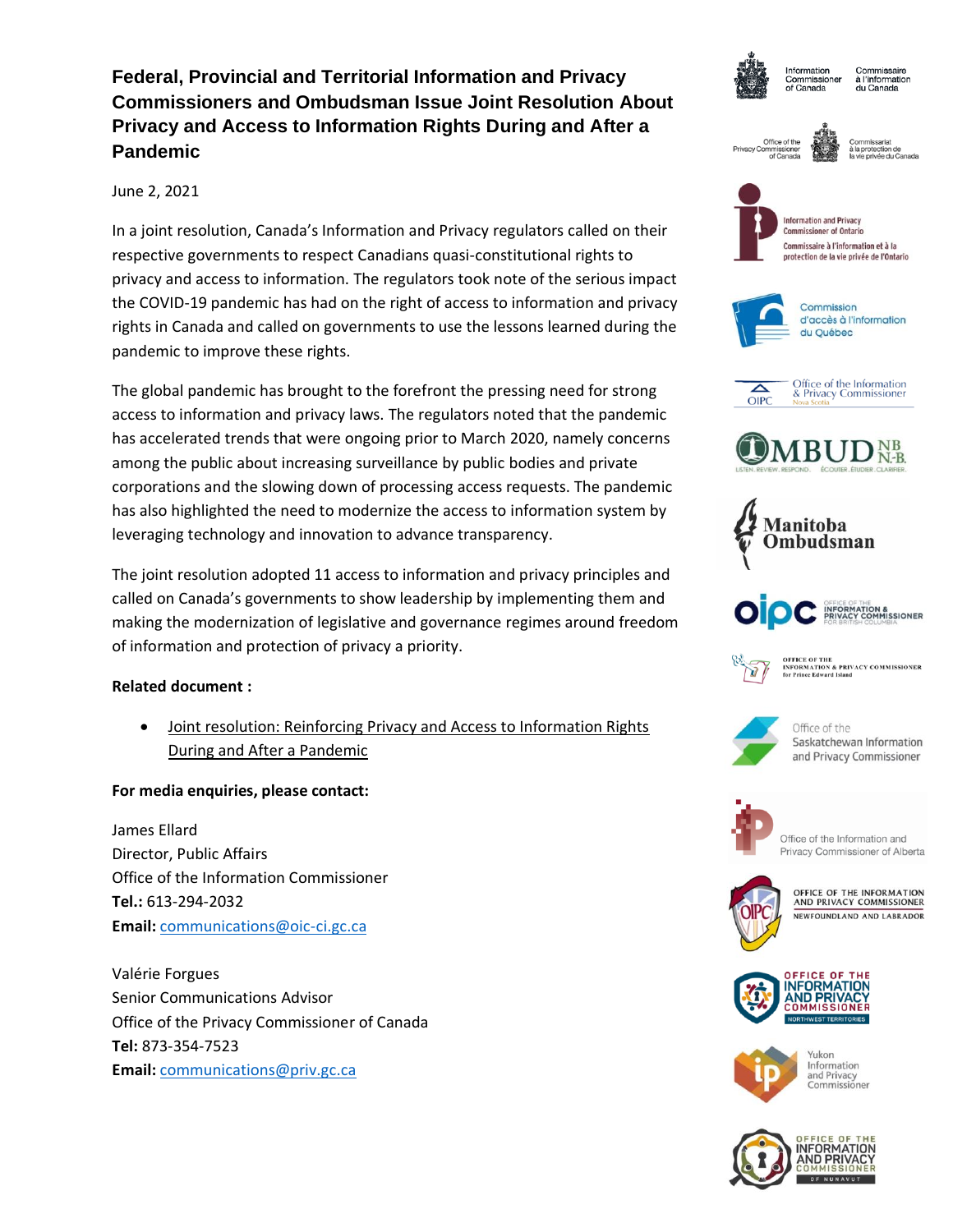## Reinforcing Privacy and Access to Information Rights During and After a Pandemic

## **Resolution of the Federal, Provincial and Territorial Information and Privacy Commissioners – June 2, 2021**

## **CONTEXT**

- The public health emergency arising from the COVID-19 pandemic has seriously impacted access to information and respect for individual's privacy rights.
- The pandemic has accelerated trends that were ongoing prior to March 2020. It has heightened concerns among the public about increasing surveillance by public bodies and private corporations and has significantly slowed the processing of many access requests and highlighted a need to modernize this system.
- Privacy and access rights are quasi-constitutional rights. Governments have an obligation to protect them. Particularly during an emergency, respect for the privacy and access to information rights of Canadians remains crucial. This also helps demonstrate accountability in times of crisis.
- Access to government information and respect for privacy are essential for governments to be held accountable for their actions and decisions, and to maintain the public's trust in times of widespread crisis. By ensuring confidence in decision-making, design and implementation of emergency measures and the systems that support them, access to information and privacy laws actually promote and assist the health and well-being of individuals and their families.
- The lessons learned during this global crisis should be used to improve access to information and protection of personal data as we recover from the current crisis, not only to become better prepared for emergency situations in the future, but also to help Canadians adapt to the new normal of a digital era that is here to stay.
- Recovery and resumption of activities supported by innovation, technology and digitization will only be successful and sustainable when they also protect the interests and rights of all citizens.

#### **THEREFORE**

Canada's Information and Privacy Commissioners call on their respective governments to show leadership and apply the following principles in the implementation and the necessary modernization of governance regimes around freedom of information and protection of privacy:

### **In terms of Access:**

- Federal, provincial and territorial institutions must recognize the importance of transparency, and uphold the right of access to information during an emergency by ensuring business continuity plans include measures for processing requests for access.
- Institutional leaders must provide clear guidance and direction on the ongoing importance of information management in this new operating environment, which may include working remotely. Properly documenting institutional decisions and any resulting actions, and organizing and storing such documentation in a manner that enables timely access to such documentation are central to principles of open, transparent and responsible government.
- Governments should emphasize both the proactive and voluntary disclosure of government information – particularly, information of significant public interest related to policy-making, public health, public safety, economy, procurements and benefits.